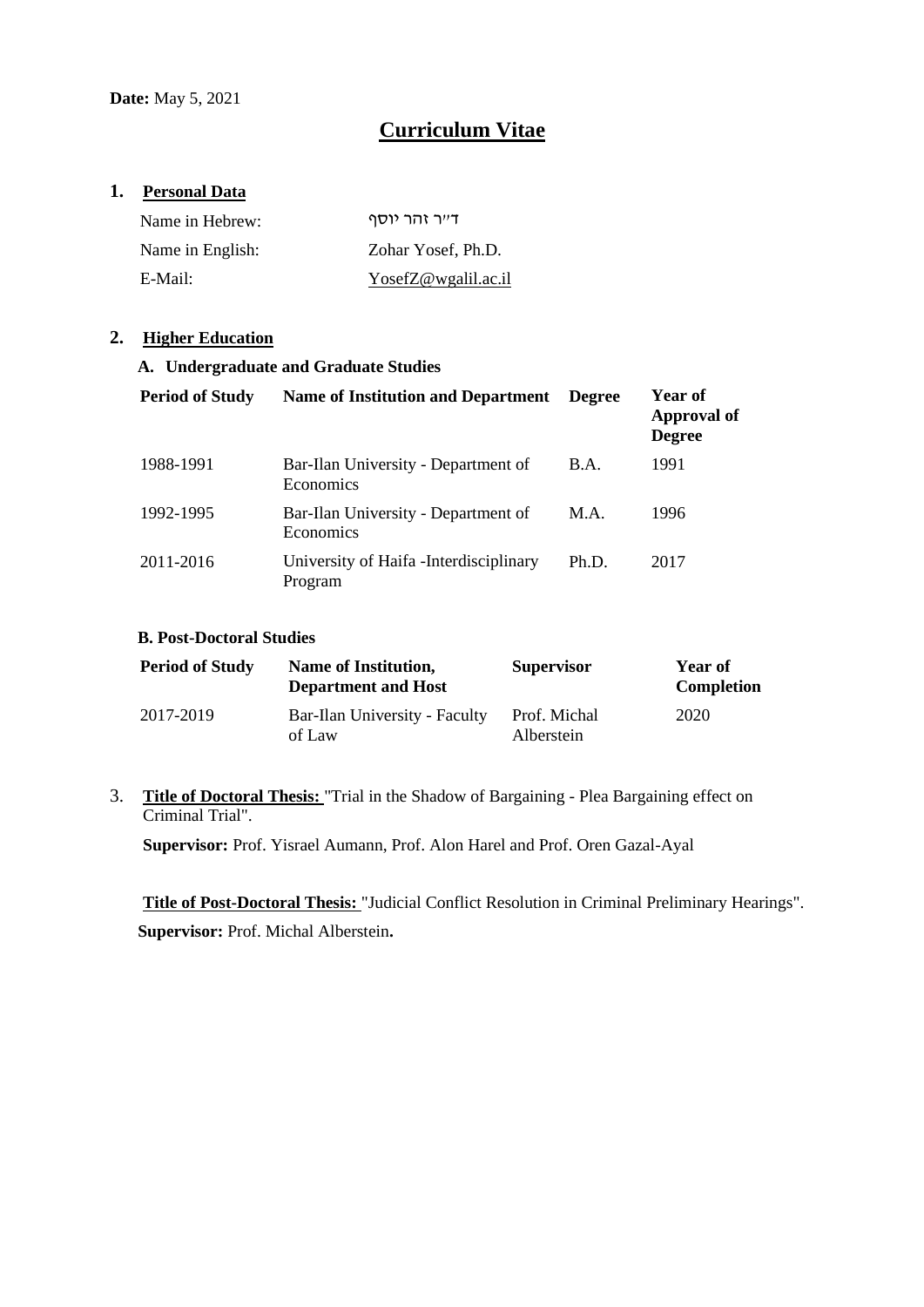## **4. Grants and Awards**

| Year      | <b>Name of Grant/Award</b>                                                                                                                                          |
|-----------|---------------------------------------------------------------------------------------------------------------------------------------------------------------------|
| 1994      | Scholarship from the Robi Lichtenstern Fund for outstanding students<br>in the Social Sciences                                                                      |
| 2018      | The chosen Valedictorian who delivered the farewell speech at the<br>Ph.D. graduation ceremony in Haifa University.                                                 |
| 2017-2020 | Post Doctoral research conducted through the Judicial Conflict<br>Resolution (JCR) Collaboratory, supported by a grant from the<br>European Research Council (ERC). |

## **5. Academic Ranks and Tenure in Institutes of Higher Education**

| <b>Dates</b> | <b>Name of Institution and</b><br><b>Department</b>    | <b>Position/Rank</b>        | % Position                             |
|--------------|--------------------------------------------------------|-----------------------------|----------------------------------------|
| 2020-2021    | Western Galilee College -<br>Department of Criminology | Lecturer                    | 100\%                                  |
| 2018-2020    | Western Galilee College -<br>Department of Criminology | adjunct position            | 50%                                    |
| 2017-2019    | Bar-Ilan University - Faculty of<br>Law                | <b>Post Doctoral Fellow</b> | Supervisor: Prof.<br>Michal Alberstein |
| 2015-2017    | The College of Law and<br>Business, Ramat Gan          | adjunct position            |                                        |
| 2014         | Sapir College                                          | adjunct position            |                                        |

## **6. Participation in Scholarly Conferences**

## a. **Active Participation**

## **Local & International Conferences**

| Date         | Name of<br><b>Conference</b>                                              | <b>Place of</b><br>Conference                                        | Subject of<br><b>Lecture/Discussion</b>                                                                                                  | Role                         |
|--------------|---------------------------------------------------------------------------|----------------------------------------------------------------------|------------------------------------------------------------------------------------------------------------------------------------------|------------------------------|
| June<br>2021 | College Researcher's<br>Conference                                        | Western<br>Galilee<br>College                                        | First and Second order<br>in-group bias                                                                                                  | Participant                  |
| Dec<br>2019  | The annual<br>conference of the<br>Israeli Law and<br>Society Association | Bar-Ilan<br>University                                               | Shadows of Law and<br><b>Conflict Resolution in</b><br>Judicial Conflict<br>Resolution (JCR) of Plea<br><b>Bargaining</b>                | Participant                  |
| May<br>2019  | Innovations in<br>Criminology and the<br>Criminal Justice<br>System       | The Israeli<br>Association of<br>Criminology<br>Bi-Annual<br>Meeting | Guilty Plea and Judicial<br>authority in various legal<br>systems - Toward<br>agreement on simple<br>Criminal truth finding<br>procedure | Organizer and<br>Participant |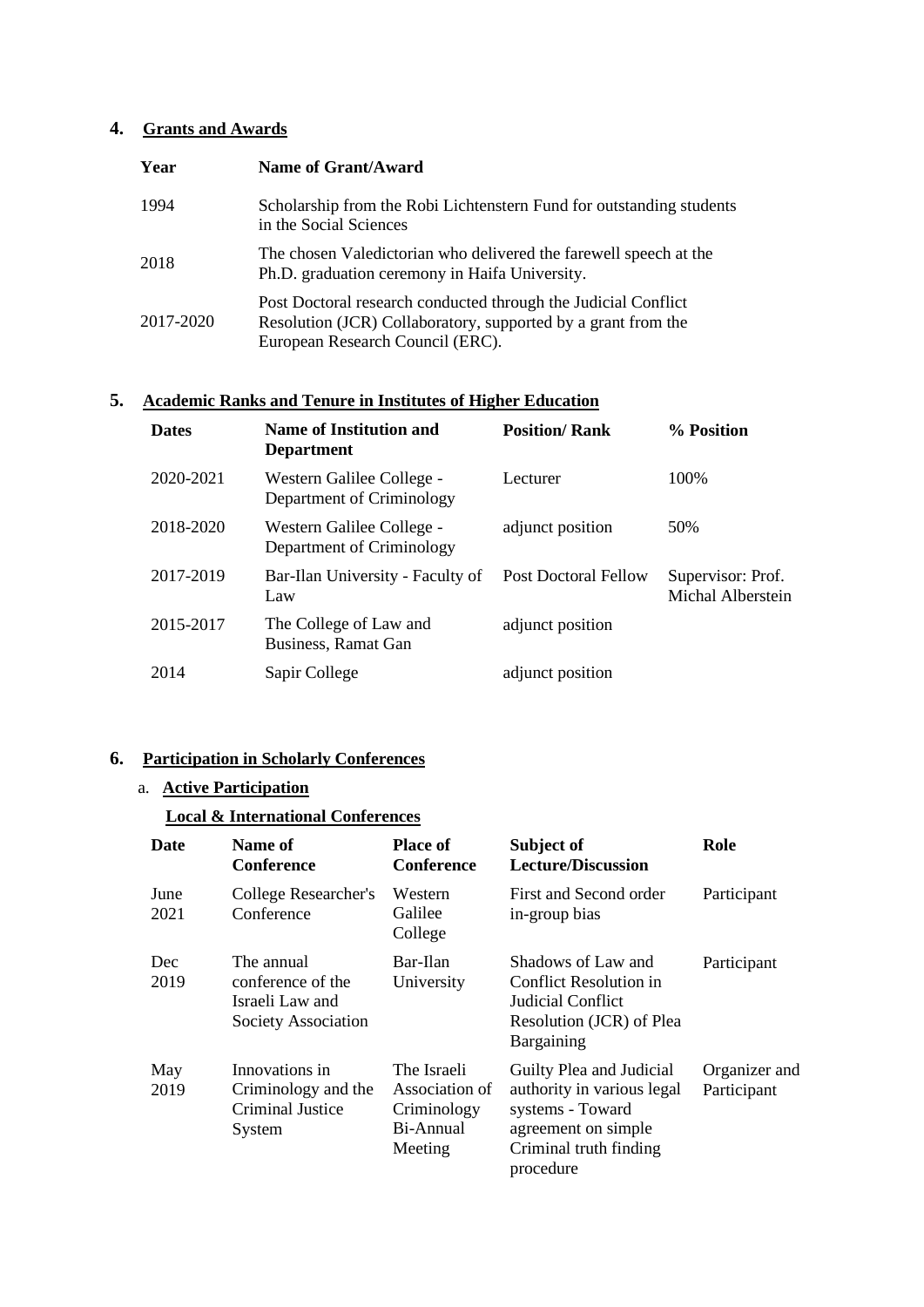| Date               | <b>Name of</b><br><b>Conference</b>                                       | <b>Place of</b><br><b>Conference</b>                                        | Subject of<br><b>Lecture/Discussion</b>                                                                                     | Role                         |
|--------------------|---------------------------------------------------------------------------|-----------------------------------------------------------------------------|-----------------------------------------------------------------------------------------------------------------------------|------------------------------|
| May<br>2019        | <b>Multidoor Criminal</b><br>Justice symposium                            | Haifa<br>University                                                         | Managerial Judicial<br><b>Conflict Resolution</b><br>(JCR) of Plea Bargaining                                               | Participant                  |
| Apr<br>2019        | Society and culture<br>in the changing<br>world                           | Western<br>Galilee<br>College                                               | Judicial Conflict<br><b>Resolution in Marathonic</b><br>Arraignment days in Tel-<br>Aviv magistrate's<br>Hashalom court     | Participant                  |
| Jan 2019           | The annual<br>conference of the<br>Israeli Law and<br>Society Association | Tel-Aviv<br>University                                                      | Judicial Conflict<br><b>Resolution in Marathonic</b><br>Arraignment days in Tel-<br>Aviv magistrate's<br>Hashalom court     | Participant                  |
| <b>Nov</b><br>2018 | The JCR<br>Collaboratory<br>International<br>Conference                   | Bar-Ilan<br>University                                                      | <b>Quantitative Mapping</b><br>and Qualitative inquiry<br>into JCR activities in<br>Tel-Aviv magistrate's<br>Hashalom court | Participant                  |
| Mar<br>2018        | International Day of<br>Innocence                                         | Sapir College                                                               | Conditional Plea<br><b>Agreement - Prospects</b><br>and Risks                                                               | Organizer and<br>Participant |
| Mar<br>2017        | International Day of<br>Innocence                                         | Carmel<br>College                                                           | <b>False Confessions based</b><br>Convictions                                                                               | Organizer and<br>Participant |
| Feb 2017           | The annual<br>conference of the<br>Israeli Law and<br>Society Association | Netanya<br>Academic<br>College                                              | Trial in the Shadow of<br><b>Bargaining Range</b>                                                                           | Participant                  |
| Mar<br>2016        | International Day of<br>Innocence                                         | Carmel<br>College                                                           | The Zadoroff case as a<br>test for the Probative<br>status of Confession                                                    | Organizer and<br>Participant |
| Mar<br>2015        | International Day of<br>Innocence                                         | Sapir College                                                               | Are innocent false<br>confess to a crime they<br>did not commit?                                                            | Organizer and<br>Participant |
| Jun 2014           | Justice in the<br><b>Criminal Procedure</b><br>and Public Interest        | <b>IDF</b> School of<br>Military Law                                        | Trial in the Shadow of<br>Bargaining                                                                                        | Participant                  |
| Apr<br>2014        | The Plea Bargaining<br>Phenomenon                                         | The center for<br>the study of<br>rationality -<br>the Hebrew<br>University | The Feedback-Cycle of<br>Plea Bargaining                                                                                    | Organizer and<br>Participant |
| 2013               | The first Ph.D<br>Students'<br>Conference in the<br>field of law          | Tel-Aviv<br>University                                                      | The Feedback-Cycle of<br>Plea Bargaining                                                                                    | Participant                  |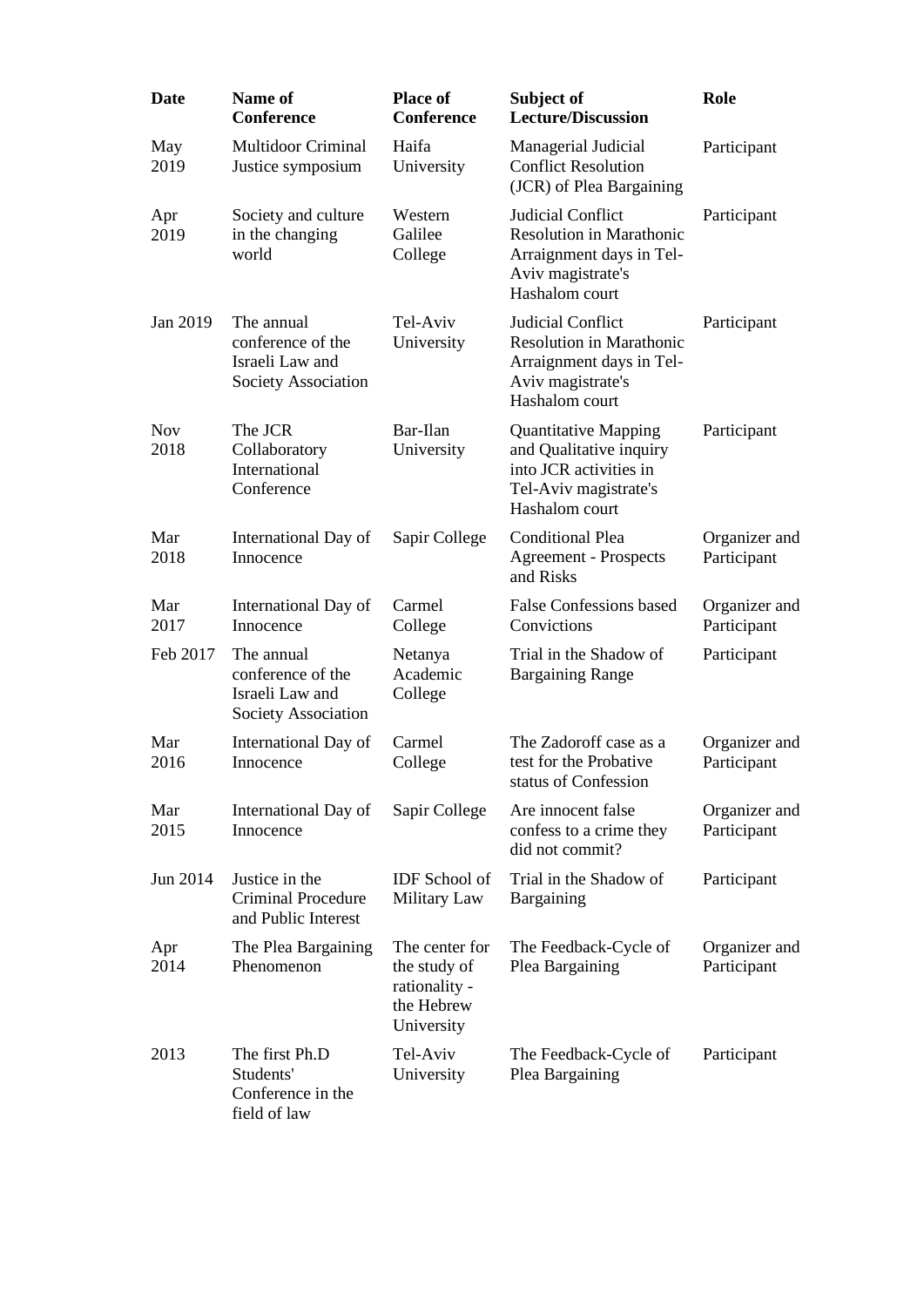| b. Organization of Conferences or Sessions |                                                                     |                                                                      |                                                                          |                                 |
|--------------------------------------------|---------------------------------------------------------------------|----------------------------------------------------------------------|--------------------------------------------------------------------------|---------------------------------|
| <b>Date</b>                                | Name of<br><b>Conference</b>                                        | <b>Place of</b><br><b>Conference</b>                                 | <b>Subject of Conference/</b>                                            | Role                            |
|                                            |                                                                     |                                                                      | Role at Conference/                                                      |                                 |
|                                            |                                                                     |                                                                      | <b>Comments</b>                                                          |                                 |
| Apr 2021                                   | This is the time.                                                   | The Van Leer                                                         | Session:                                                                 | Organizer                       |
|                                            | for Post-<br>Capitalism                                             | Jerusalem<br>Institute                                               | Post-Capitalism Justice                                                  |                                 |
| May 2019                                   | Innovations in<br>Criminology and<br>the Criminal<br>Justice System | The Israeli<br>Association of<br>Criminology<br>Bi-Annual<br>Meeting | Session: New Judicial<br>Rolls in the Era of<br>Vanishing Trial          | Organizer<br>and<br>Participant |
| Mar 2018                                   | <b>International Day</b><br>of Innocence                            | Sapir College                                                        | <b>Conditional Plea</b><br><b>Agreement - Prospects</b><br>and Risks     | Organizer<br>and<br>Participant |
| Mar 2017                                   | <b>International Day</b><br>of Innocence                            | Carmel<br>College                                                    | <b>False Confessions based</b><br>Convictions                            | Organizer<br>and<br>Participant |
| Mar 2016                                   | <b>International Day</b><br>of Innocence                            | Carmel<br>College                                                    | The Zadoroff case as a<br>test for the Probative<br>status of Confession | Organizer<br>and<br>Participant |
| Mar 2015                                   | International Day<br>of Innocence                                   | Sapir College                                                        | Are innocent false<br>confess to a crime they<br>did not commit?         | Organizer<br>and<br>Participant |

## **7. Teaching**

## **Courses Taught in Recent Years**

| Year      | <b>Name of Course</b>                                      | <b>Type of Course</b>                                                                 | <b>Degree</b> | <b>Number</b><br><b>of</b><br><b>Students</b> |
|-----------|------------------------------------------------------------|---------------------------------------------------------------------------------------|---------------|-----------------------------------------------|
|           |                                                            | Lecture/Seminar/                                                                      |               |                                               |
|           |                                                            | <b>Workshop/High Learn</b><br><b>Course/Introduction</b><br><b>Course (Mandatory)</b> |               |                                               |
| 2020-2021 | Social Dilemmas in<br>Criminal Law                         | Course                                                                                | MA            | $\sim$ 13                                     |
| 2020-2021 | Problems and<br>Challenges in the<br>Criminal Legal System | <b>Introduction Course</b>                                                            | <b>BA</b>     | $\sim$ 30                                     |
| 2020-2021 | <b>Trial Waiver</b><br>Proceedings                         | <b>Online Course</b>                                                                  | <b>BA</b>     | ~50                                           |
| 2018-2021 | Criminal Law                                               | Course (Mandatory)                                                                    | <b>BA</b>     | $~1$ 70                                       |
| 2018-2021 | Documentary Criminal<br>Law                                | <b>Introduction Course</b>                                                            | <b>BA</b>     | $~1$ 70                                       |
| 2018-2021 | <b>Preventing False</b><br>Conviction                      | Seminar                                                                               | <b>BA</b>     | ~20                                           |
| 2015-2017 | Game Theory and<br>Criminal Law                            | <b>Introduction Course</b>                                                            | <b>BA</b>     | ~50                                           |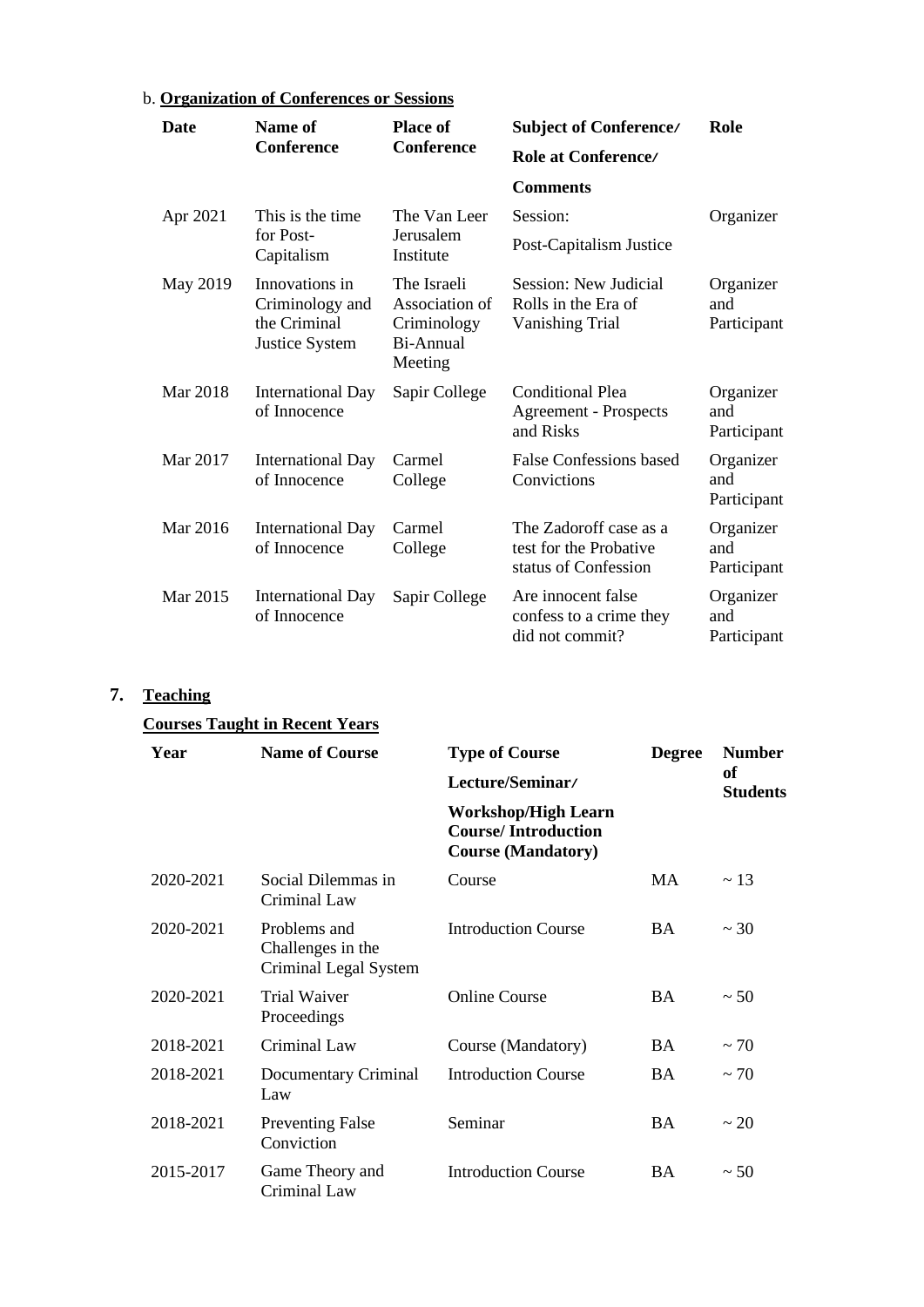## **8. Miscellaneous**

#### **Activist in the Muvement to Reduce the Probative Status of Confessions, in order to eliminate convictions that are solely based upon defendants' confession.**

Organizing panels for the purposed to inform the public at large as per the existing law and its implications, drafting a bill of law demanding corroborating evidence, addressing Knesset Members (M.Ps) and jurists to promote the amendment of existing legislation, addressing the public for support via internet ongoing petition, and by marking the International Innocence Day in Israel.

## **9. Professional Experience**

#### **2001 - 2012: CFO & Site-Manager - MediaFriend. (former Integra5 Communications).**

Joined the company in its seed stage after the first round of financing, led two rounds of financial investments from leading international VCs.

Establishment of all the financial, logistic and administrative procedures, monthly and Audited financial statements. Budget and control, involvement in all the business and legal aspects of the company including: OEM and joint venture agreements, pricing offerings to customers, M&A negotiations, due diligence, board resolutions, Stock split etc., obtaining grants and tax benefits for the company, reconstructing the company's business documents which include: business plan, executive summary, business model and power point presentations.

#### **1996 - 2000: Cofounder - Business Planning & Capital (BP&C) Ltd.**

BP&C was a consulting firm that specialized in Accompanying Hi - Tech Firms with emphasis on the Life Sciences & Communication fields. BP&C had a team of five financial consultants and analysts who thoroughly accompanied many young technology oriented companies. The team served as external CFOs and helped in the fund raising process, from the concept and seed stages till the growth stages of the firm clients. Our services included Budgeting, Costing and Control, Business Models and Business Plans.

#### 1995-**1996: Deputy Manager of the Economic Department - Cellcom Ltd.**

Responsible for planning, budgeting and control.

## **1992-1995: Company Economist - Mei-Eden Ltd.**

## **10. Summary of Activities and Future Plans**

My research was based on Economic and Game-Theory Analysis of the Law. In the future, I plan to focus on researching and developing new methods that can be incorporated into the criminal law proceedings in order to better make the System.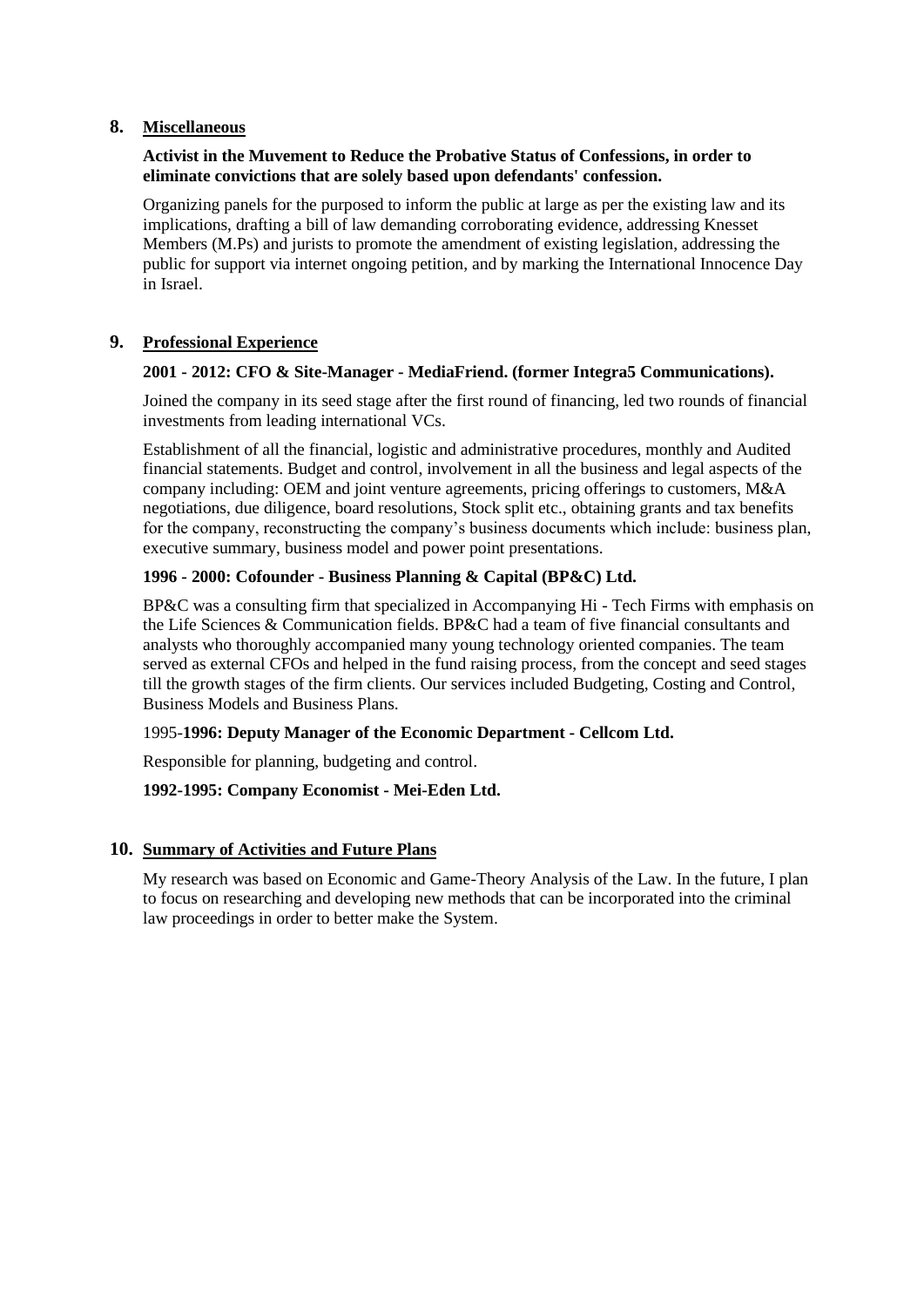#### **11. Founding and managing the first Safety Institute in the Criminal Justice System**

According to the vision of Prof. Boaz Sangero, Chair of the Institute, the legal system is a "safetycritical system. As it deals with matters of life and death, any error in this system is likely to cause grave harm to both the individual and society in general." (Sangero, B. (2016) Safety from False Conviction, Chapter 1, Page 1)

Therefore, the primary goal of the Institute, as in other fields of safety, became preventing accidents before they occur, without incurring the high costs of learning through experience.

In order to achieve that, the aim of the institute, which is in its inception stage, is to develop and implement modern safety theory and methods in the Criminal Justice System, including methods that are commonly accepted in other areas, such as space, aviation engineering, and transportation.

Learning from errors in the Criminal Justice System, will better help diagnosis, prevention, and restoration after criminal justice wrongdoing and will enable finding ways to reduce the rate of false convictions in the criminal justice system.

Therefore, incorporating safety in the Criminal Justice System is necessary, both morally and economically.

The Institute Web-Site: [https://www.wgalil.ac.il/research/research\\_centers/safety/](https://www.wgalil.ac.il/research/research_centers/safety/)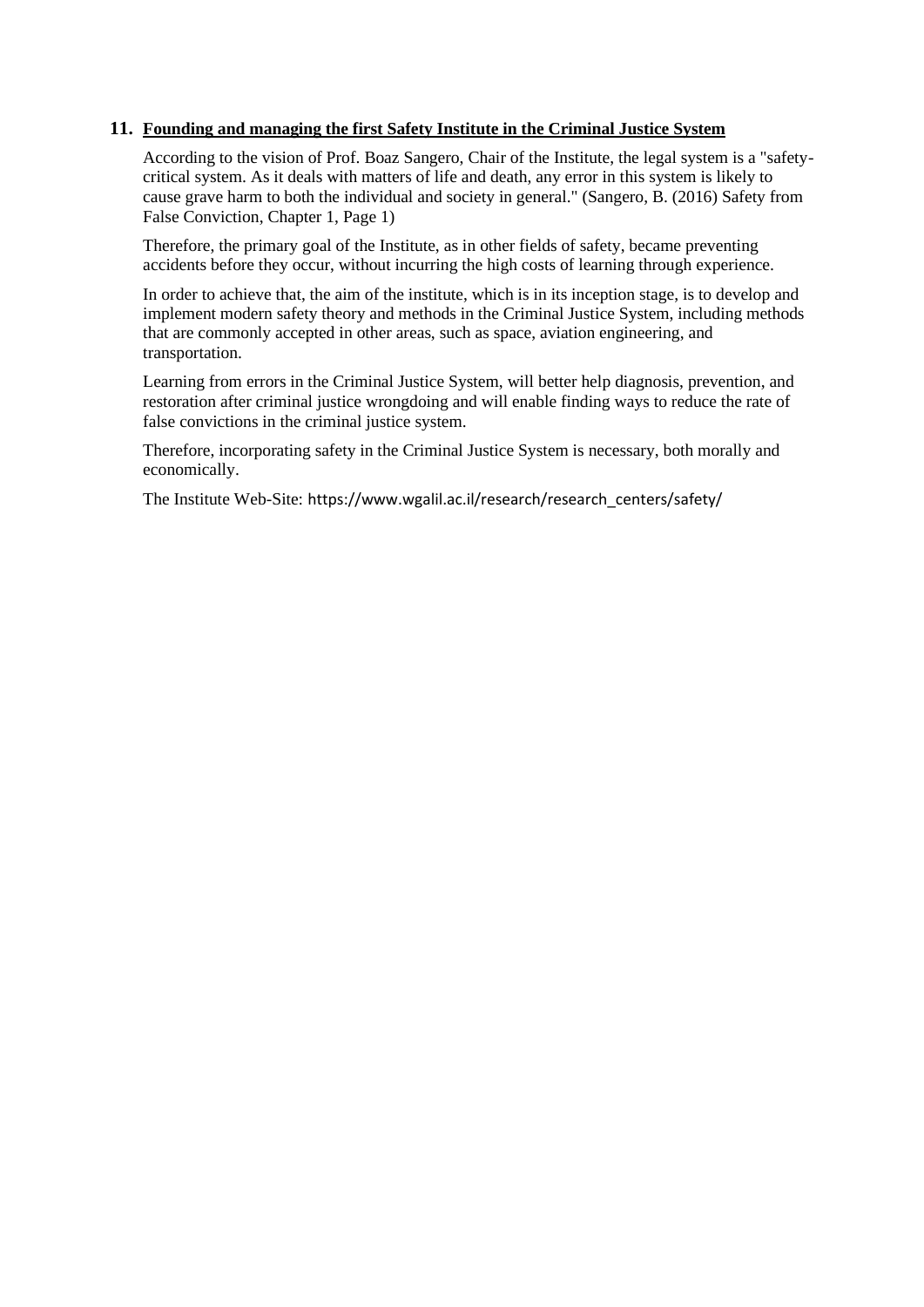## **Publications**

## **A. Articles in Refereed Journals**

## **Published**

- 1. Zohar, Y. (2020). Trial in the Shadow of Bargaining Range Modelling and Measuring Disparities in Plea Bargaining Sentencing. *Law Studies, 32(2),* 635-731. (Hebrew). A
- 2. Luz Kanner, S., Rosen, D., Zohar, Y., & Alberstein, M. (2019). Managerial Judicial Conflict Resolution (JCR) of Plea Bargaining: Shadows of Law and Conflict Resolution. *New Criminal Law Review, 22 (4)*, 494-541. A
- 3. Zohar, Y., & Michaeli, M. (2014). Trial in the Shadow of Bargaining The Feedback-Cycle Effect of Plea Bargaining, *Aley Mishpat, 11,* 153-226. (Hebrew). C

## **B. Articles or Chapters in Scientific Books**

## **Published**

4. Weiss, U., & Zohar, Y. (2017). The Plea Bargaining Game - Plea Bargains as a Sort of Extortion. In: Harel, A. (Ed), *The Criminal Procedure volume* (pp. 183-215). The Buchman Faculty of Law Book Series. (Hebrew). A

## **C. Other Publications**

## **Non-refereed publications**

- 5. Zohar, Y. (2013) What the judicial system is to be judged about. *The Law & Business Journal,* IDC Herzliya. (Hebrew).
- 6. Zohar, Y. (2013) Public Representation in a Confession based Legal System. *The Law & Business Journal*, IDC Herzliya. (Hebrew).

## **Publication in Preparation**

- 7. Zohar, Y., & Michaeli, M. The Vanishing Trial: A Dynamic model with adaptive agents.
- 8. Zohar, Y., Coscas-Wiliams, B., & Alberstein, M. Guilty Plea and Judicial authority in various legal systems - Toward agreement on simple Criminal truth finding procedure.
- 9. Zohar, Y., & Sharon Gilat-Yihyie. First and Second order in-group bias.

## **Op-ed publications (partial list)**

- 1. Lethal Plea Deal. Alaxon
- 2. The methods of investigation that the prosecutor's office refuses to disclose. Ynet
- 3. Zadoroff's conviction is a stain on Israeli society. Ynet
- 4. How to deal with the "hit and run" phenomenon. Haaretz.
- 5. Did the Supreme Court sent a Killer Free. Haaretz.
- 6. Bargains bypass Courts. Haaretz.
- 7. With Hadar Aviram, Look at what's happening in California. Haaretz.
- 8. Confession of guilt is not a Proof. Haaretz.
- 9. Criminal Law Truth is an Option. Times of Israel.
- 10. Media, my beloved. Times of Israel.
- 11. The Unity Government A Purpose of Collaboration for a Better Life Together. Times of Israel.
- 12. Independence, liberty and safety in criminal law. Times of Israel.
- 13. Pulp Fiction sequel feature. Yeda Creation.
- 14. Principles of Inquisition in Criminal Law in Israel. Yeda Creation.
- 15. A king does not testify nor does he is being testified. Yeda Creation.
- 16. Have you talked to your attorney about the possibility of being convicted? Yeda Creation.
- 17. Rafi Rotem Decision An extreme and unreasonable precedent. Yeda Creation.
- 18. Professor of Hebrew Law, Supreme Court Judge and Minister of Justice. Yeda Creation.